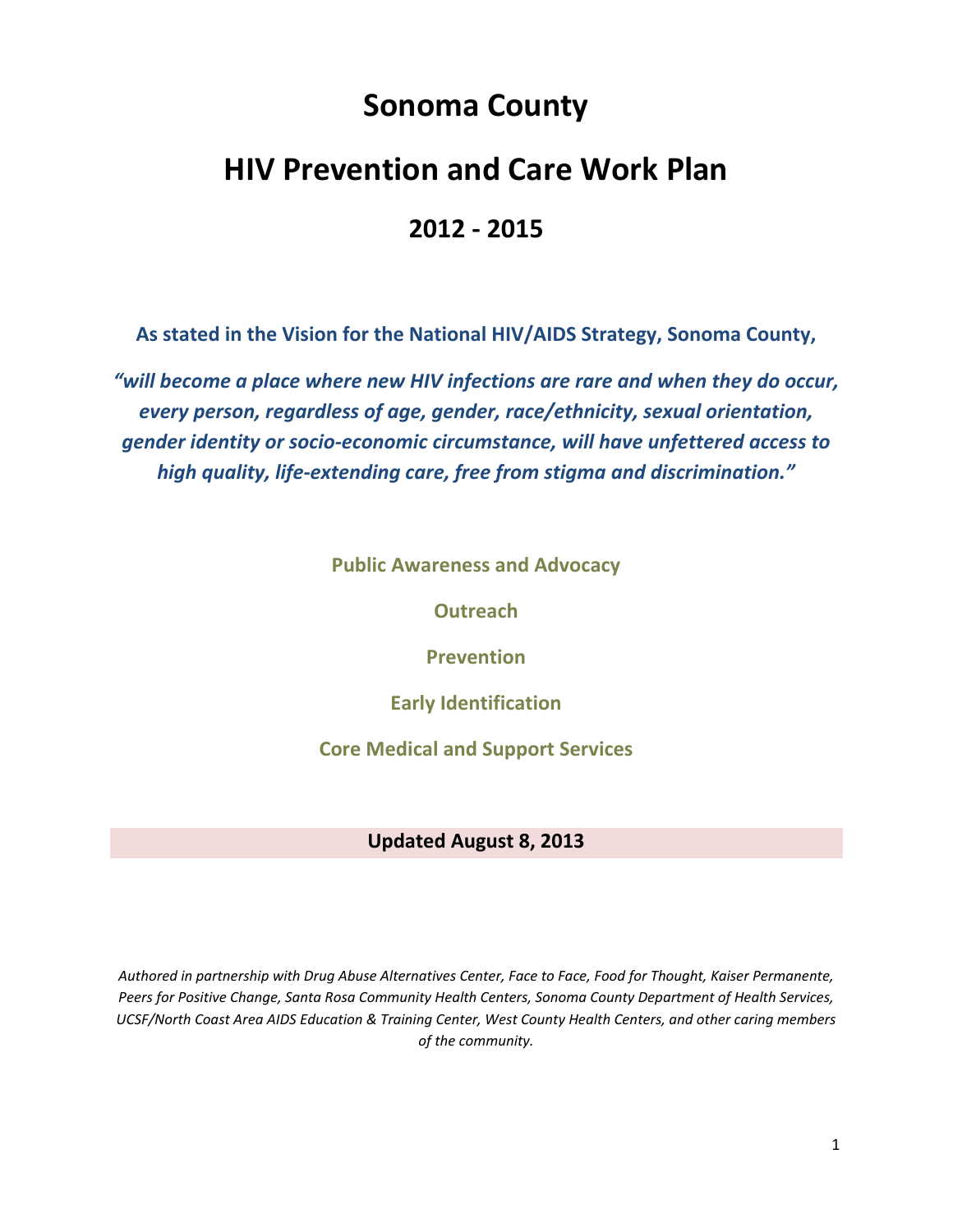#### **Sonoma County HIV Prevention and Care Work Plan**

### **2012 – 2015**

The goals, objectives and indicators selected for the Sonoma County plan closely align with established goals of the 2010 National HIV/AIDS Strategy (Department of Health and Human Services) and the 2012 California Integrated HIV Surveillance, Prevention, and Care Plan (California Department of Health Services, Office of AIDS) as indicated below. After stating the national goal and relevant California objective, we define our approach and present our local objectives.

To meet these local objectives, we have developed a companion document that outlines our planned activities, measures, and  *projected timeline, available by request.*

|              | <b>National</b><br>Goal                                                        | <b>California</b><br><b>Objectives</b>                                                       | <b>Approach</b>                                                                                                                                                                                                                                                                                                                                                      | <b>Local Objectives</b>                                                                                                                                                                                                                                        |
|--------------|--------------------------------------------------------------------------------|----------------------------------------------------------------------------------------------|----------------------------------------------------------------------------------------------------------------------------------------------------------------------------------------------------------------------------------------------------------------------------------------------------------------------------------------------------------------------|----------------------------------------------------------------------------------------------------------------------------------------------------------------------------------------------------------------------------------------------------------------|
| $\mathbf{1}$ | <b>Reduce the</b><br>number of<br>new HIV<br>infections<br>in Sonoma<br>County | Reduce the<br>А.<br>number of<br>people who do<br>not know their<br><b>HIV status</b>        | Support HIV testing (both routine in<br>medical and targeted in non-medical<br>settings)<br>Support innovative testing activities<br>that increase identification of<br>undiagnosed HIV infections<br>Emphasize partner services at the time<br>of testing and ongoing through<br>provision of care and treatment                                                    | Promote routine<br>1)<br>and targeted HIV<br>testing<br>Support<br>2)<br>standardized data<br>collection and<br>analysis (LEO <sup>i</sup> )<br><b>Bolster Partner</b><br>3)<br><b>Services</b><br>countywide<br>Increase testing in<br>4)<br>the jail setting |
|              |                                                                                | Promote<br>В.<br>community and<br>individual<br>behavior that<br>reduces HIV<br>transmission | Reduce stigma and discrimination<br>around HIV testing and against People<br>Living with HIV (PLWH) to encourage<br>testing, treatment and decrease<br>transmission (see Goal 3).<br>Adopt community level approaches to<br>reduce HIV infection in high-risk<br>communities.<br>Promote programs/projects that<br>provide or facilitate risk<br>reduction/education | Develop social<br>1)<br>media and internet<br>mechanisms<br>Support needle<br>2)<br>exchange<br>Support condom<br>3)<br>use<br>Other educational<br>4)<br>projects                                                                                             |
|              |                                                                                | Decrease<br>C.<br>transmission of<br>HIV by<br>decreasing<br>community viral<br>load         | Fully implement AB 2541", which allows<br>use of HIV surveillance data to assist in<br>identifying HIV positive individuals not<br>in care/link<br>Allocate sufficient resources to map the<br>HIV epidemic in all funded jurisdictions<br>and increase capacity to monitor<br>community viral load (see goal 5).                                                    | Implementation of<br>1)<br>evidence based<br>practice<br>Fully implement AB<br>2)<br>2541<br>Map the HIV<br>3)<br>epidemic                                                                                                                                     |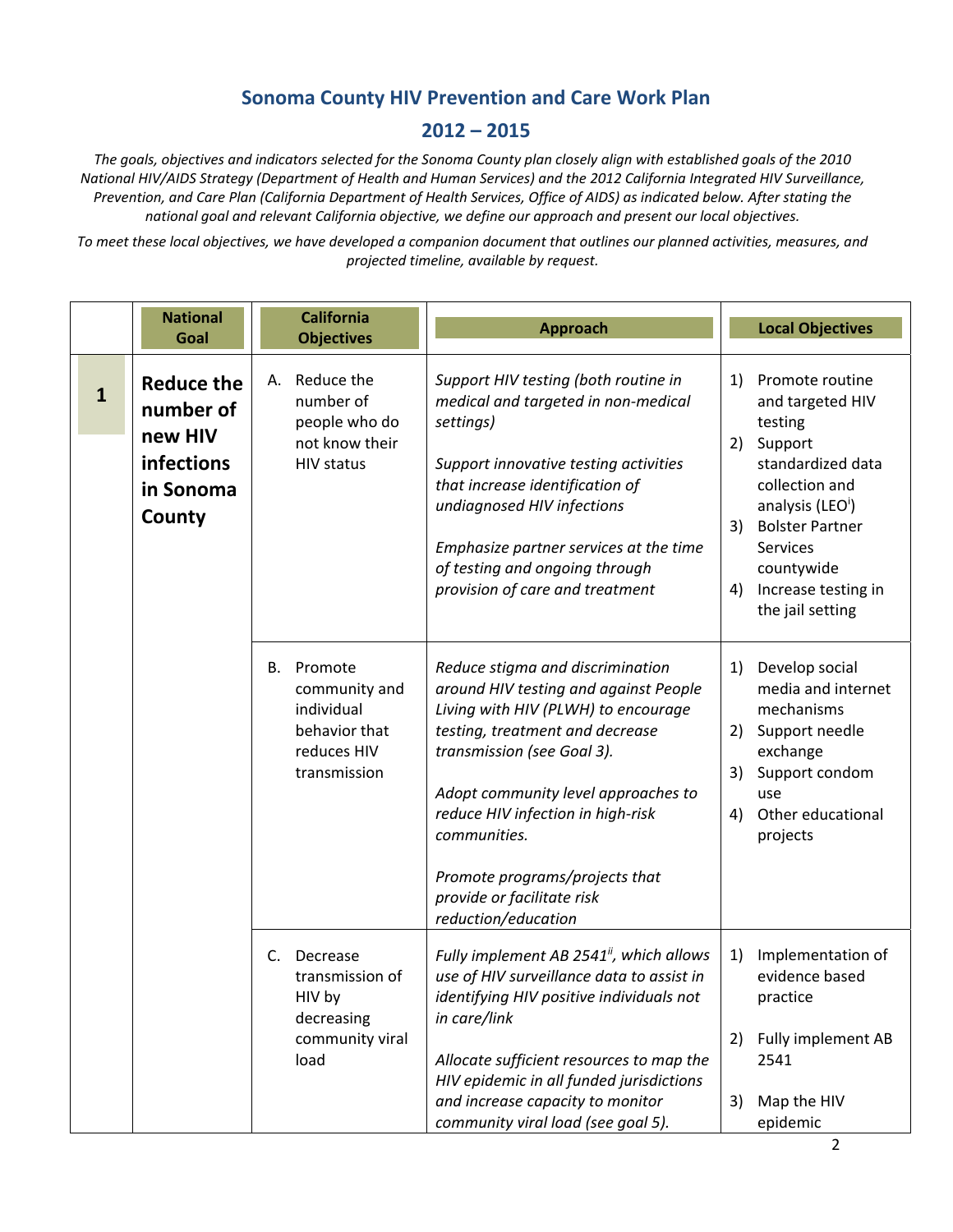|                | <b>National</b><br>Goal                                                    | California<br><b>Objectives</b>                                                                                | Approach                                                                   |    | <b>Local Objectives</b>                                                                                                                                                                                                                  |
|----------------|----------------------------------------------------------------------------|----------------------------------------------------------------------------------------------------------------|----------------------------------------------------------------------------|----|------------------------------------------------------------------------------------------------------------------------------------------------------------------------------------------------------------------------------------------|
| $\overline{2}$ | <b>Increase</b><br>access to<br>care and<br>optimize<br>health<br>outcomes | 100% of people<br>А.<br>living with HIV<br>will receive<br>appropriate and<br>continuous<br>medical            | Monitor existing data for HIV<br>medical care and support service<br>usage | 1) | Determine the<br>proportion of<br>people living with<br>HIV who are in<br>continuous care                                                                                                                                                |
|                |                                                                            | care/support<br>services                                                                                       |                                                                            | 2) | Evaluate key<br>indicators (such as<br>late to care,<br>homelessness,<br>substance use, etc.)<br>to identify potential<br>barriers to access                                                                                             |
|                |                                                                            |                                                                                                                |                                                                            | 3) | Promote priority<br>placement and<br>retention activities<br>for people living<br>with HIV in need of<br>housing, substance<br>use disorder<br>services and/or<br>mental health<br>treatment                                             |
|                |                                                                            |                                                                                                                |                                                                            | 4) | Explore medical and<br>other service needs<br>of people living with<br>HIV who are aging<br>$(55+)$                                                                                                                                      |
|                |                                                                            | 100% of Office of<br>B.<br>AIDS funded<br>testing sites will<br>provide seamless,<br>onsite linkage to<br>care |                                                                            | 1) | Promote rapid and<br>seamless linkages to<br>care for all:<br>-newly tested<br>(prelim) positive for<br><b>HIV</b><br>-out of care persons<br>living with HIV<br>-recently released<br>incarcerated<br>persons living with<br><b>HIV</b> |
|                |                                                                            |                                                                                                                |                                                                            | 2) | Minimize barriers<br>to receive services                                                                                                                                                                                                 |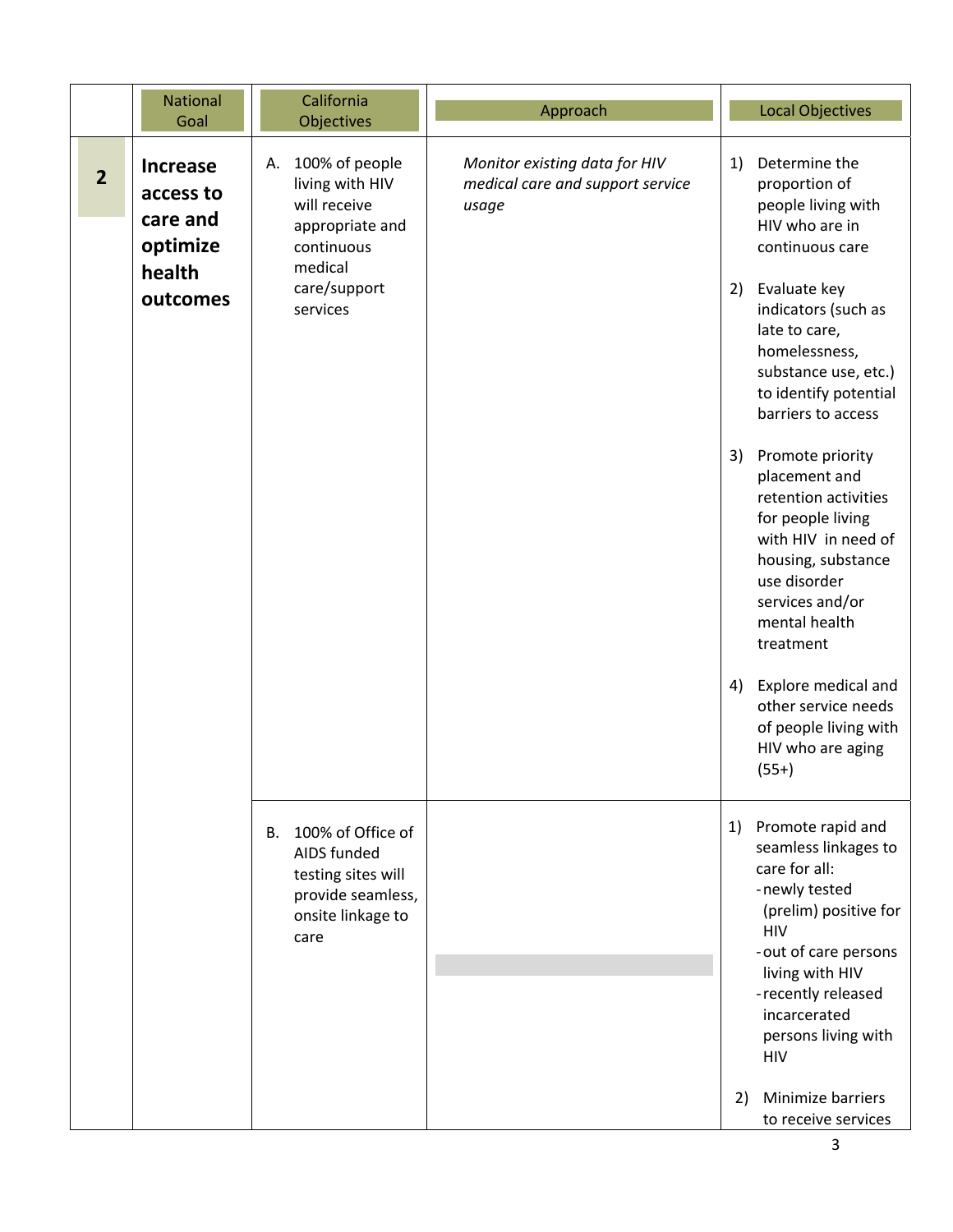|                         | <b>National</b><br>Goal                                              | <b>California</b><br><b>Objectives</b>                                                                                                                                                                                                                                                                                                                                                                       | <b>Approach</b>                                                                                                            | <b>Local Objectives</b>                                                                                                                                                                                                  |
|-------------------------|----------------------------------------------------------------------|--------------------------------------------------------------------------------------------------------------------------------------------------------------------------------------------------------------------------------------------------------------------------------------------------------------------------------------------------------------------------------------------------------------|----------------------------------------------------------------------------------------------------------------------------|--------------------------------------------------------------------------------------------------------------------------------------------------------------------------------------------------------------------------|
| $\overline{\mathbf{3}}$ | Reduce<br>HIV-<br>related<br>disparities<br>and health<br>inequities | Decrease the<br>А.<br>number of new<br>infections in gay<br>and bisexual<br>men, African<br>Americans,<br>Latinos and<br>women by 25%<br>as measured by<br>HIV surveillance<br>systems<br>Increase the<br>В.<br>proportion of HIV<br>diagnosed (gay<br>and bisexual<br>men, African<br>Americans,<br>Latinos, women)<br>with<br>undetectable<br>viral load by 20%<br>as measured by<br>ARIES and<br>eHARSiii | Use available data and existing<br>research to identify populations<br>experiencing HIV-related health<br>disparities      | Monitor the<br>1)<br>epidemic to<br>determine local<br>populations<br>disproportionately<br>impacted by HIV<br>Provide focused<br>2)<br>assistance to<br>populations with<br>identified disparities<br>in Sonoma County. |
|                         |                                                                      | C. Address social<br>determinants of<br>health and<br>cofactors that<br>contribute to<br>disease<br>progression<br>among HIV+<br>individuals                                                                                                                                                                                                                                                                 | Develop strategies to reduce stigma<br>and discrimination about HIV in<br>communities disproportionally<br>impacted by HIV | Develop &<br>1)<br>implement<br>countywide and<br>targeted<br>community<br>awareness plans to<br>decrease stigma<br>about HIV/AIDS                                                                                       |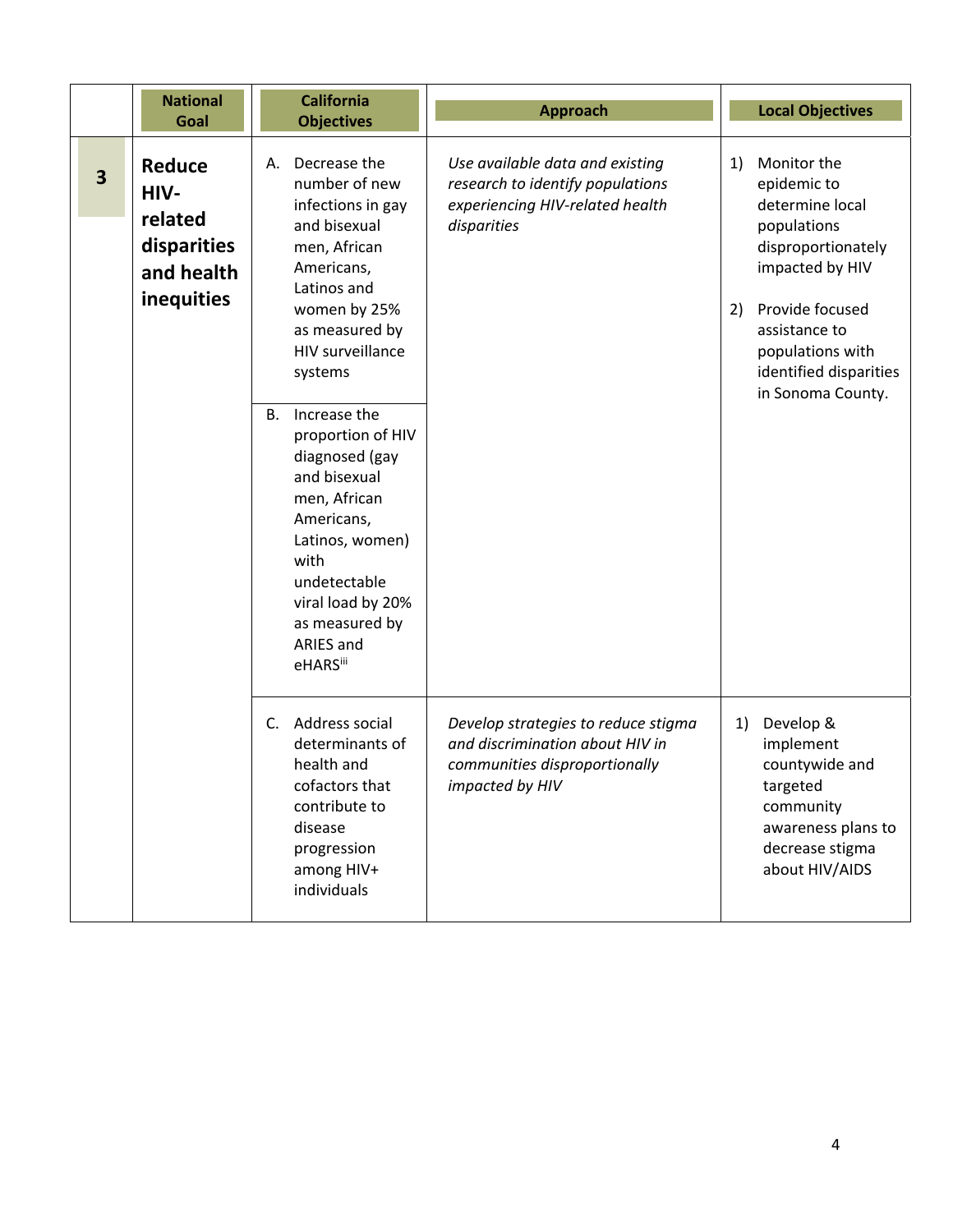|                | <b>National</b><br>Goal                                                                       | <b>California</b><br><b>Objectives</b>                                                                                                                           | Approach | <b>Local Objectives</b>                                                                                                   |
|----------------|-----------------------------------------------------------------------------------------------|------------------------------------------------------------------------------------------------------------------------------------------------------------------|----------|---------------------------------------------------------------------------------------------------------------------------|
| $\overline{a}$ | Achieve a<br>more<br>coordinated<br>response to<br>the HIV<br>epidemic in<br>Sonoma<br>County | Enhance<br>А.<br>collaboration<br>between<br>medical<br>providers,<br>support service<br>providers, DHS,<br>community<br>groups and<br>advocacy<br>organizations |          | Foster a network of<br>1)<br>providers, DHS and<br>community<br>members<br>Assess county-wide<br>2)<br>prevention efforts |
|                |                                                                                               | B. Provide<br>expertise,<br>informational<br>forums and<br>continuing<br>education<br>opportunities<br>for HIV care<br>providers                                 |          | 1) Provide high quality<br>health care for<br>people living with<br><b>HIV</b>                                            |
|                |                                                                                               | C. Monitor the<br>overall health<br>of the local HIV<br>care system                                                                                              |          | Assess the effects<br>1)<br>of health care<br>reform on Sonoma<br>County's HIV<br>system of care                          |